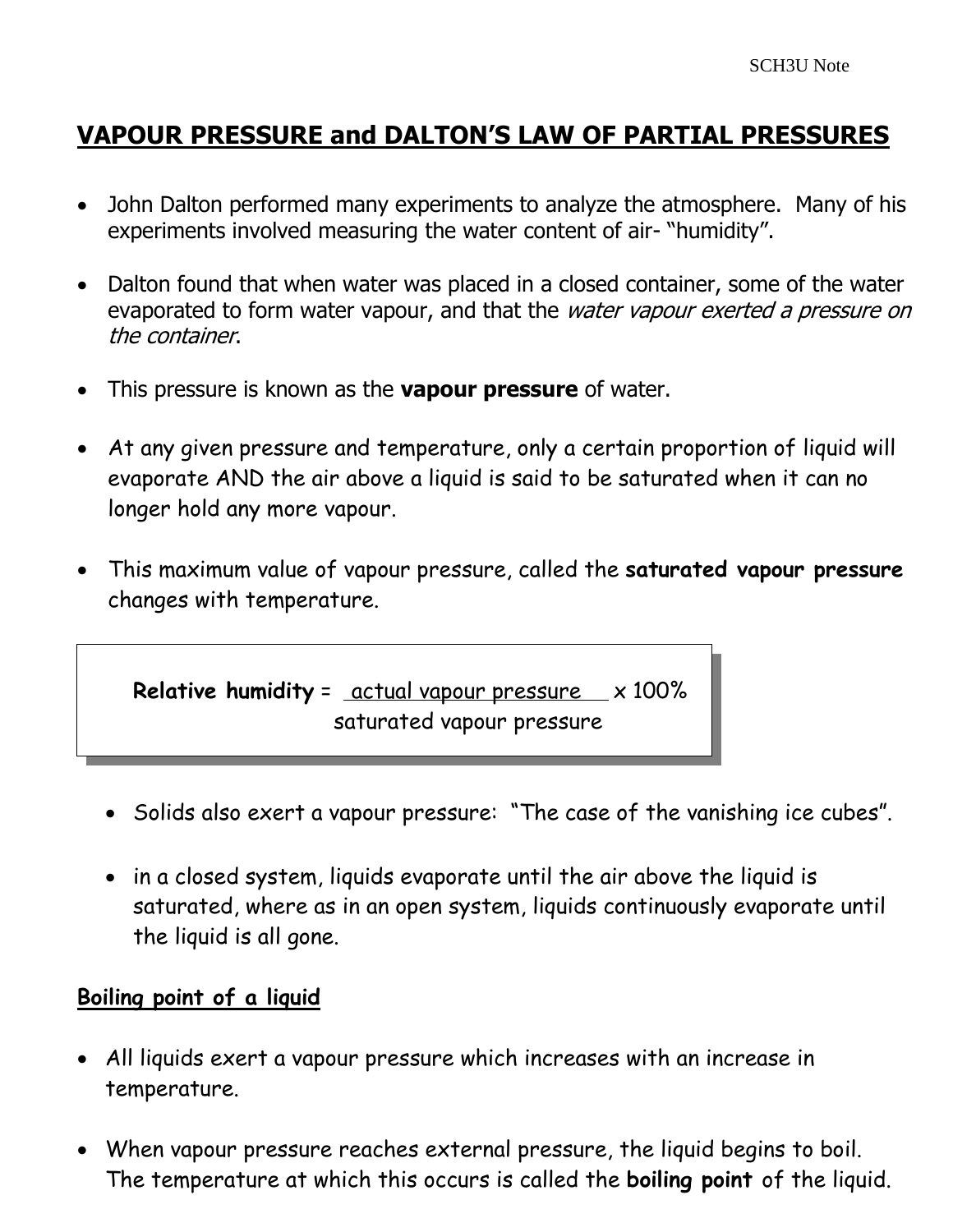**Boiling point** of a liquid is the temperature at which its vapour pressure equals the external pressure (atmospheric pressure).

**Note:** (atmospheric pressure varies with location).

 $\triangleright$  Thus, the temperature that water boils at depends on the atmospheric pressure.



►Atop Mount Everest atmospheric pressure is 34 kPa. The vapour pressure of water will reach 34 kPa at about 70°C.

►at sea level atmospheric pressure is 101 kPa. The vapour pressure of water will reach 101 kPa at about 100°C.

## **DALTON'S LAW OF PARTIAL PRESSURES**

- Dalton measured the pressure of different samples of air varying in humidity.
- Dalton hypothesized that gas particles behaved independently and, that the pressure exerted by a particular gas particle is the same whether it is by itself or is part a mixture of gases(if temperature is constant)
- Dalton's Analysis of Gases in the Atmosphere

| Chemical name of the component |                | Pressure |       | Composition   |
|--------------------------------|----------------|----------|-------|---------------|
| Dalton                         | <b>IUPAC</b>   | (mm      | (kPa) | $\frac{0}{0}$ |
|                                |                | Hg)      |       |               |
| azotic gas                     | nitrogen       | 593.3    | 79.11 | 78.08         |
| oxygenous gas                  | Oxygen         | 157      | 20.9  | 20.95         |
| aqueous vapour                 | Water          | 11       | 1.5   | varies        |
| carbonic acid gas              | carbon dioxide | 0.5      | 0.07  | 0.04          |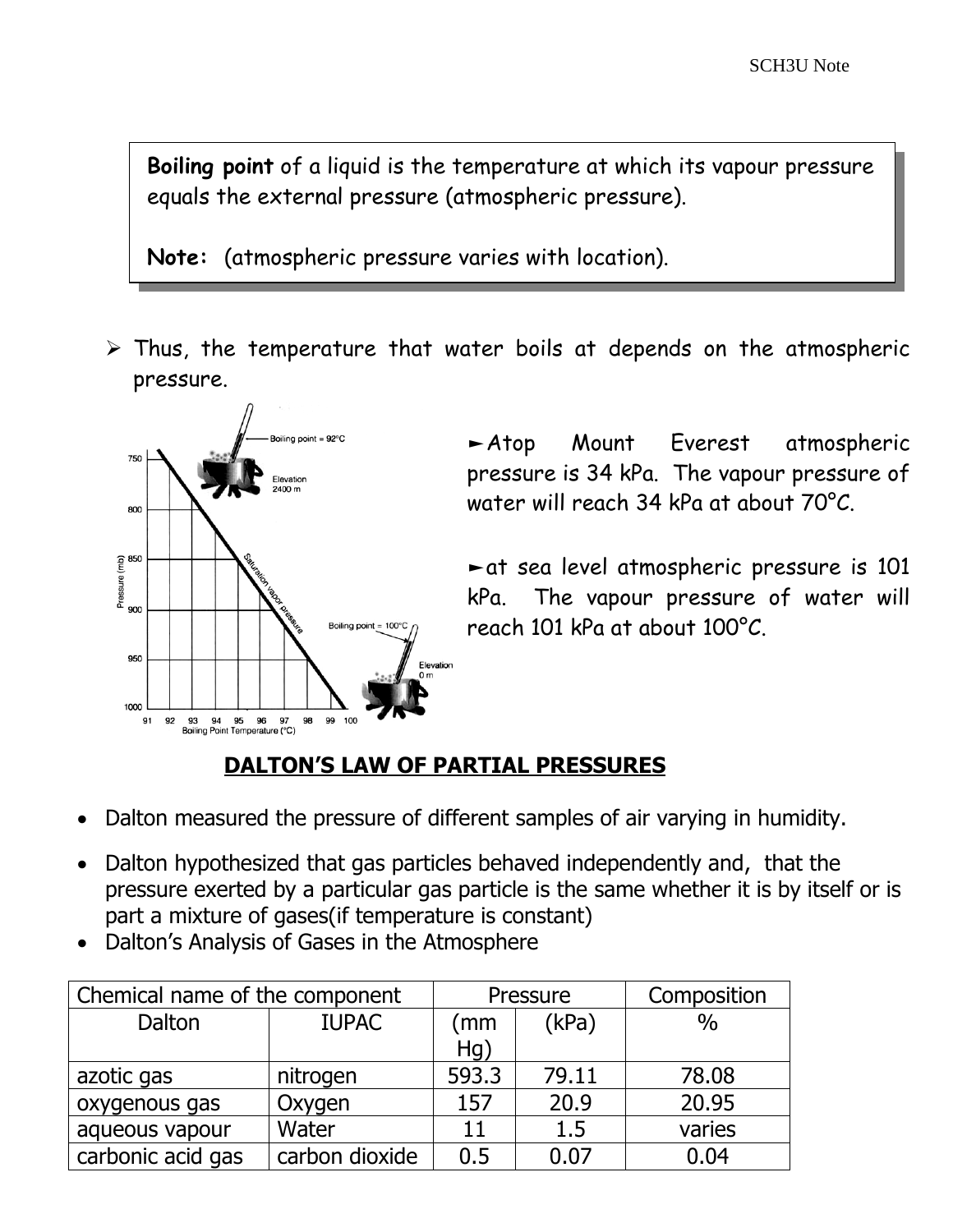He concluded that "the total pressure of a mixture of gases is the sum of the pressures of each of the individual gases".

**Dalton's Law of Partial Pressure-**the total pressure of a mixture of nonreacting gases is equal to the sum of the partial pressures of the component gases.

 $P_{\text{total}} = P_1 + P_2 + P_3 + ... + P_n$ 



- **Partial pressure** is the pressure (P) that a gas in a mixture would exert if it were the only gas present in the same volume and at the same temperature
- When the law of partial pressures is combined with the ideal gas law, chemists can relate the pressures of a gas mixture to their molar composition.

$$
PV = nRT \quad \text{becomes} \quad P_{total}V = n_{total}RT \quad \text{or} \quad P_AV = n_ART
$$

Dividing one expression into the other (1), & then simplifying (2) and rearranging (3):

1. 
$$
\frac{P_A V}{P_{total} V} = \frac{n_A RT}{n_{total} RT}
$$
 2. 
$$
\frac{P_A}{P_{total}} = \frac{n_A}{n_{total}}
$$
 3. 
$$
P_A = P_{total} \frac{n_A}{n_{total}}
$$